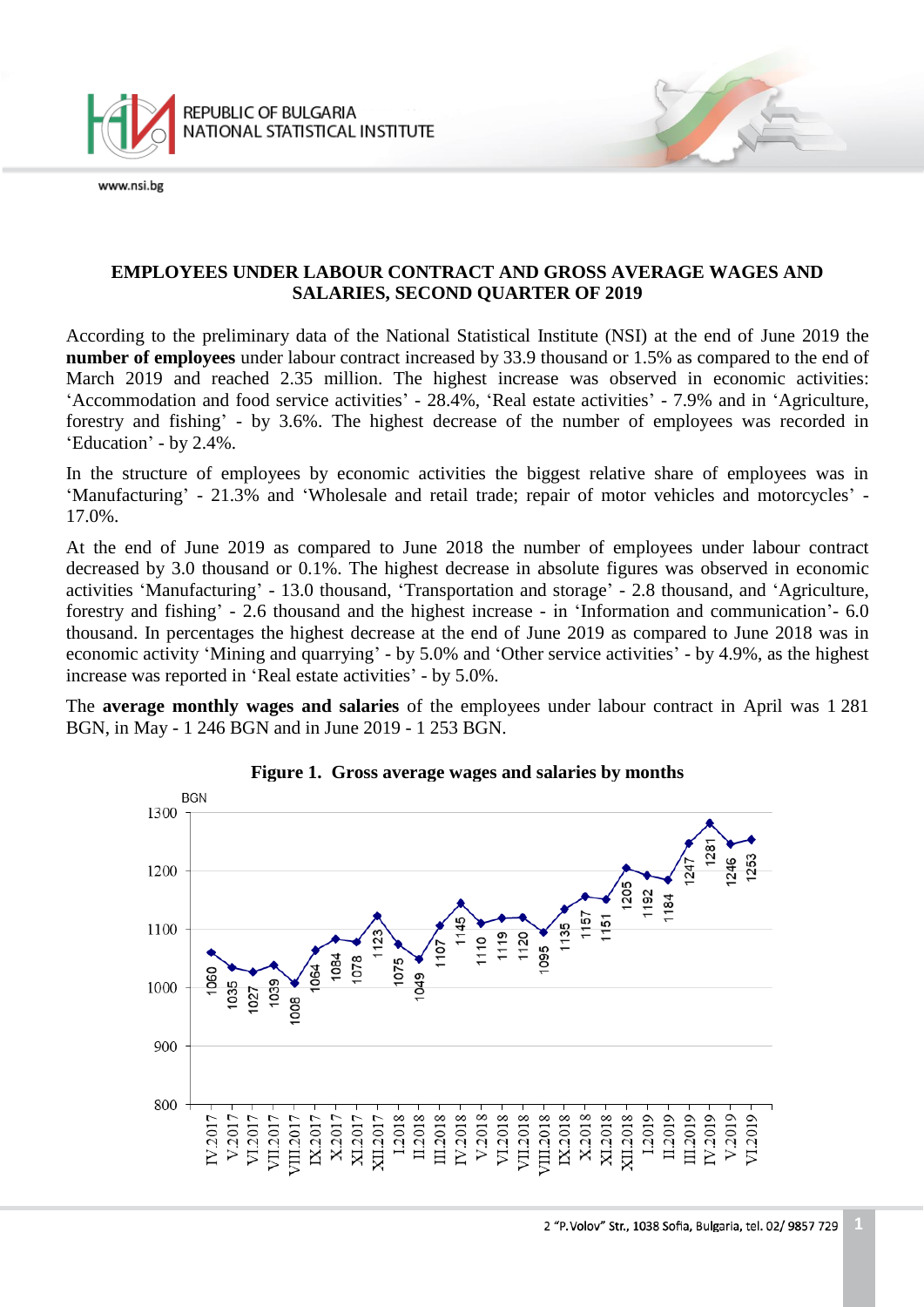

In the second quarter of 2019 in comparison with the first quarter of 2019 the average monthly wages and salaries increased by 4.3% getting 1 260 BGN. The highest increase in wages and salaries was reported in 'Electricity, gas, steam and air conditioning supply' - by 9.1%, and in 'Accommodation and food service activities' and 'Education' - by 7.3%.

#### **Figure 2. Gross average monthly wages and salaries of the employees under labour contract by economic activities (BGN)**



2 "P. Volov" Str., 1038 Sofia, Bulgaria, tel. 02/ 9857 729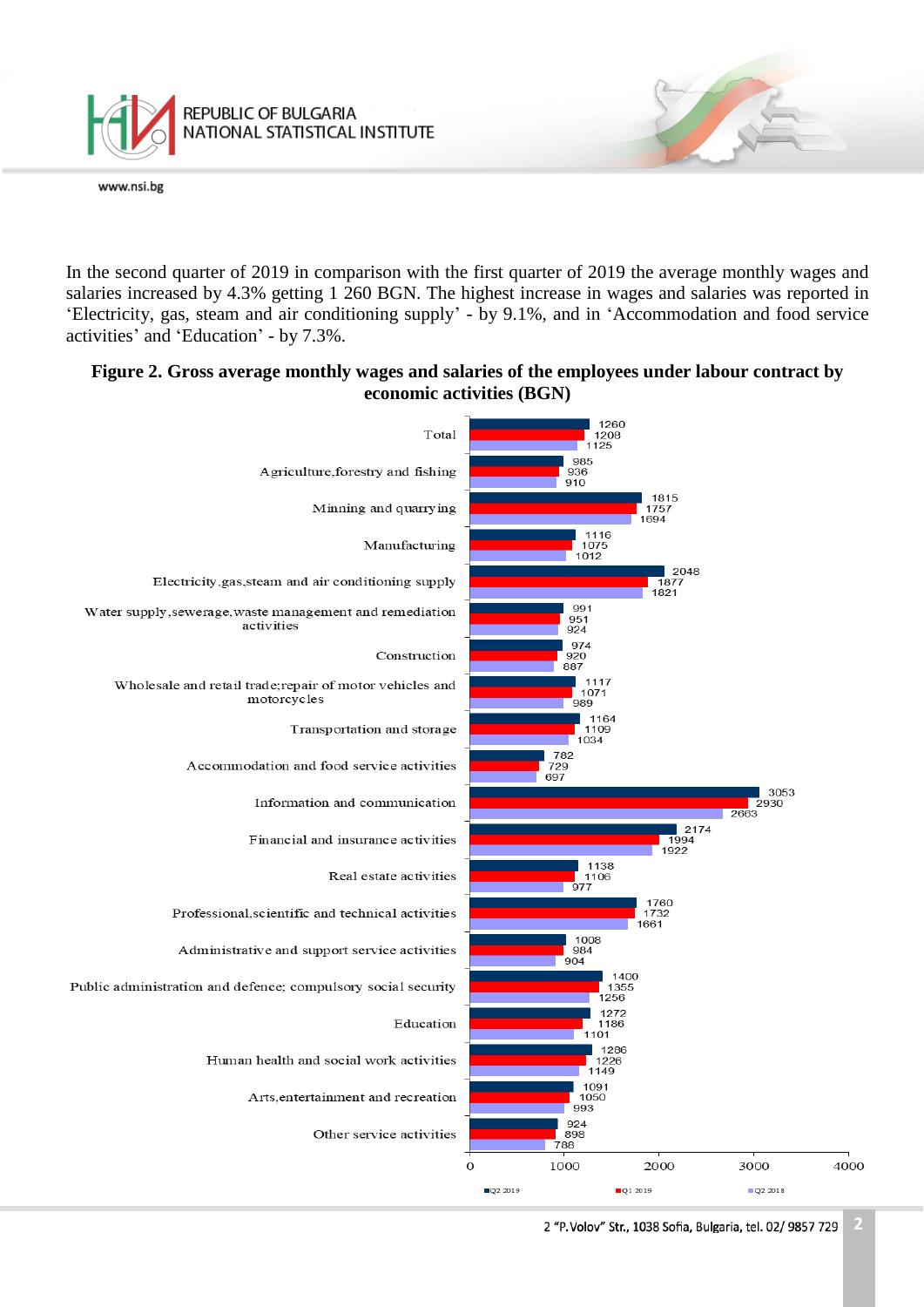

Compared to the second quarter of 2018 the average monthly wages and salaries in the second quarter of 2019 rose by 12.0%. The highest growth rates were recorded in economic activities: 'Other service activities' - 17.3%, 'Real estate activities' - 16.5% and 'Education' - 15.5%.

The economic activities with the highest wages and salaries in the second quarter of 2019 were:

- 'Information and communication' 3 053 BGN
- 'Financial and insurance activities' 2 174 BGN
- 'Electricity, gas, steam and air conditioning supply' 2 048 BGN.

The lowest wages and salaries were recorded in:

- 'Accommodation and food service activities' 782 BGN
- 'Other service activities' 924 BGN
- 'Construction' 974 BGN.

In comparison with a year earlier the average monthly wages and salaries in public sector grew by 11.0% while in private sector - by 12.4%.



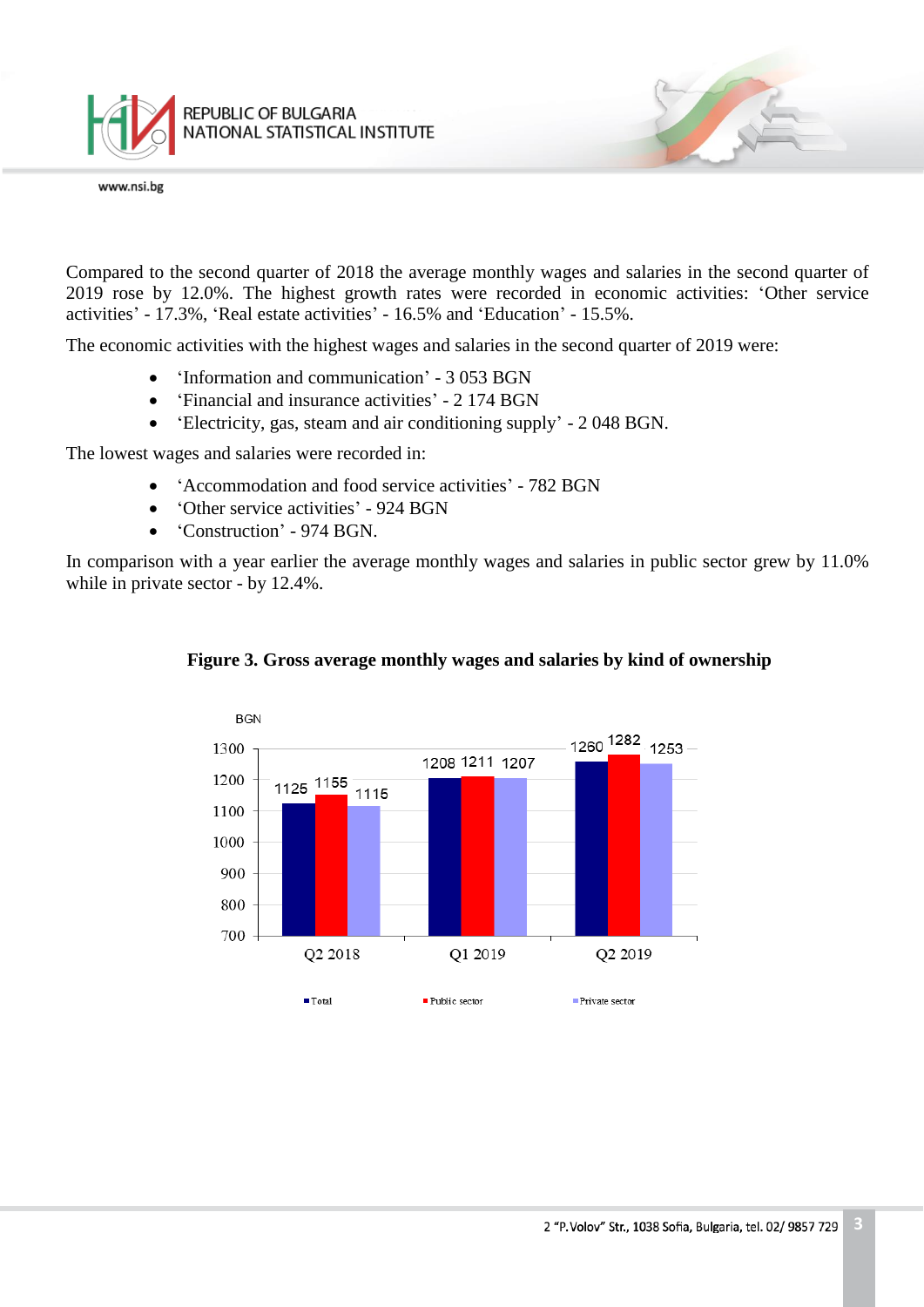

#### **Methodological notes**

The source of information is the Quarterly Survey on employees, hours worked, wages and salaries, and other expenditures paid by the employer. It is sample survey which main purpose is to make a study of the current state and dynamics of some main aspects of labour market. The sample used for the survey is a stratified random sample without replacement. Stratification criteria used include: economic activity (NACE rev.2), size of the enterprise (according to the number of employees) and regional breakdown (28 districts, NUTS3).

More methodological information on the quarterly survey and data could be found on the NSI official website:

[http://www.nsi.bg/sites/default/files/files/metadata/Labour\\_Method\\_1.1\\_EN.pdf;](http://www.nsi.bg/sites/default/files/files/metadata/Labour_Method_1.1_EN.pdf) [http://www.nsi.bg/en/content/6398/short-term-statistics.](http://www.nsi.bg/en/content/6398/short-term-statistics)

7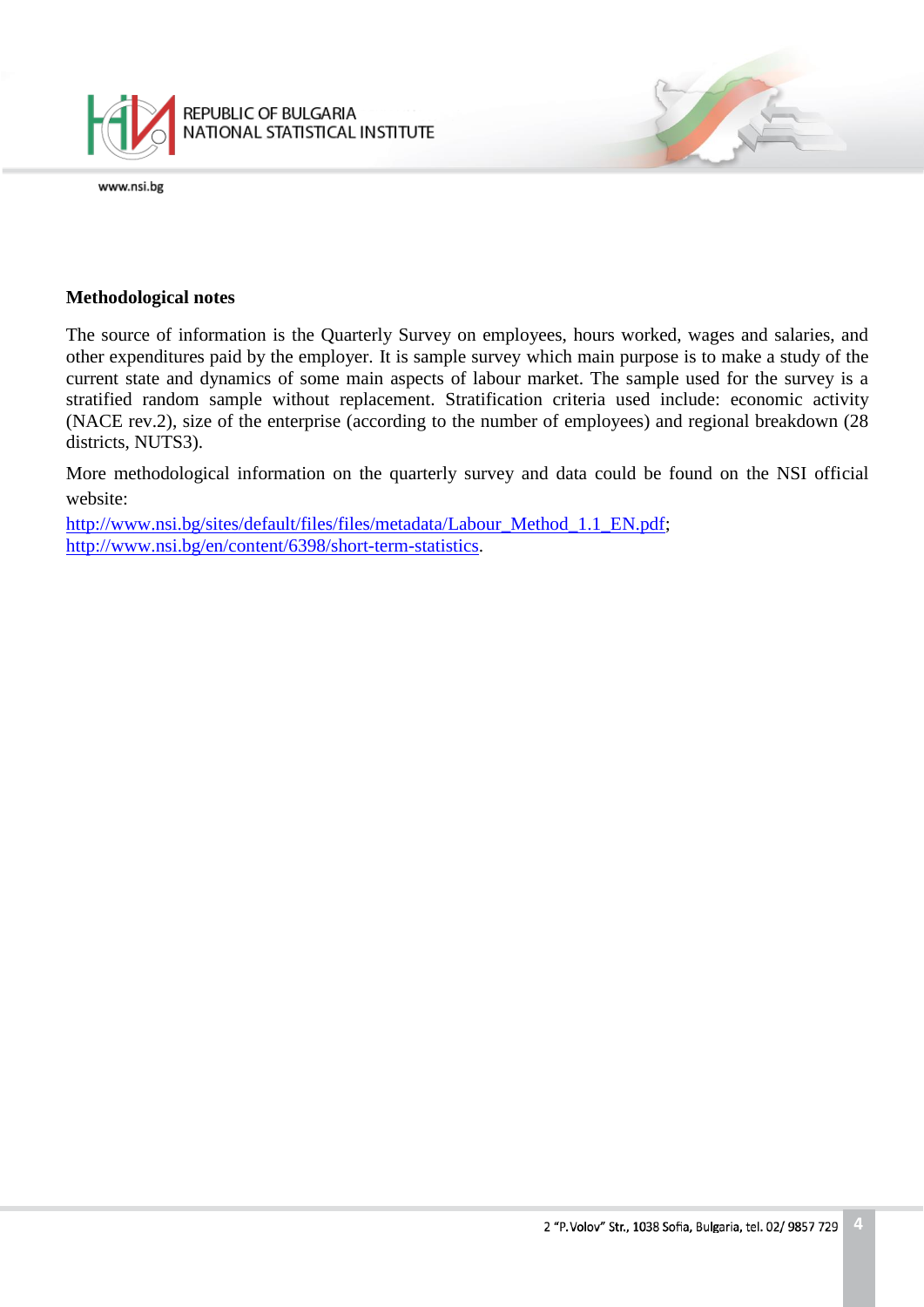

#### **Annex**

### **Table 1**

安全

# Employees under labour contract at the end of the month by economic activities in  $2019^1$

|                                                               |         |            | (Number) |
|---------------------------------------------------------------|---------|------------|----------|
| <b>Economic activities</b>                                    | 2019    |            |          |
|                                                               | April   | <b>May</b> | June     |
|                                                               |         |            |          |
| <b>Total</b>                                                  | 2327300 | 2338722    | 2351423  |
| Agriculture, forestry and fishing                             | 72588   | 73192      | 73404    |
| Mining and quarrying                                          | 20783   | 20784      | 20739    |
| Manufacturing                                                 | 505970  | 503602     | 500875   |
| Electricity, gas, steam and air conditioning supply           | 29852   | 29775      | 29872    |
| Water supply, sewerage, waste management and remediation      |         |            |          |
| activities                                                    | 36849   | 37082      | 37172    |
| Construction                                                  | 131011  | 131538     | 131454   |
| Wholesale and retail trade; repair of motor vehicles and      |         |            |          |
| motorcycles                                                   | 398344  | 397986     | 399254   |
| Transportation and storage                                    | 142387  | 142872     | 142740   |
| Accommodation and food service activities                     | 116575  | 127881     | 139888   |
| Information and communication                                 | 93541   | 93592      | 94209    |
| Financial and insurance activities                            | 57114   | 57477      | 58152    |
| Real estate activities                                        | 21181   | 21957      | 22920    |
| Professional, scientific and technical activities             | 80832   | 81381      | 81320    |
| Administrative and support service activities                 | 120498  | 121168     | 122537   |
| Public administration and defence; compulsory social security | 113772  | 114074     | 114360   |
| Education                                                     | 167442  | 166198     | 163773   |
| Human health and social work activities                       | 146539  | 146395     | 146626   |
| Arts, entertainment and recreation                            | 35516   | 35375      | 35771    |
| Other service activities                                      | 36506   | 36393      | 36357    |

<sup>1</sup> Preliminary data.